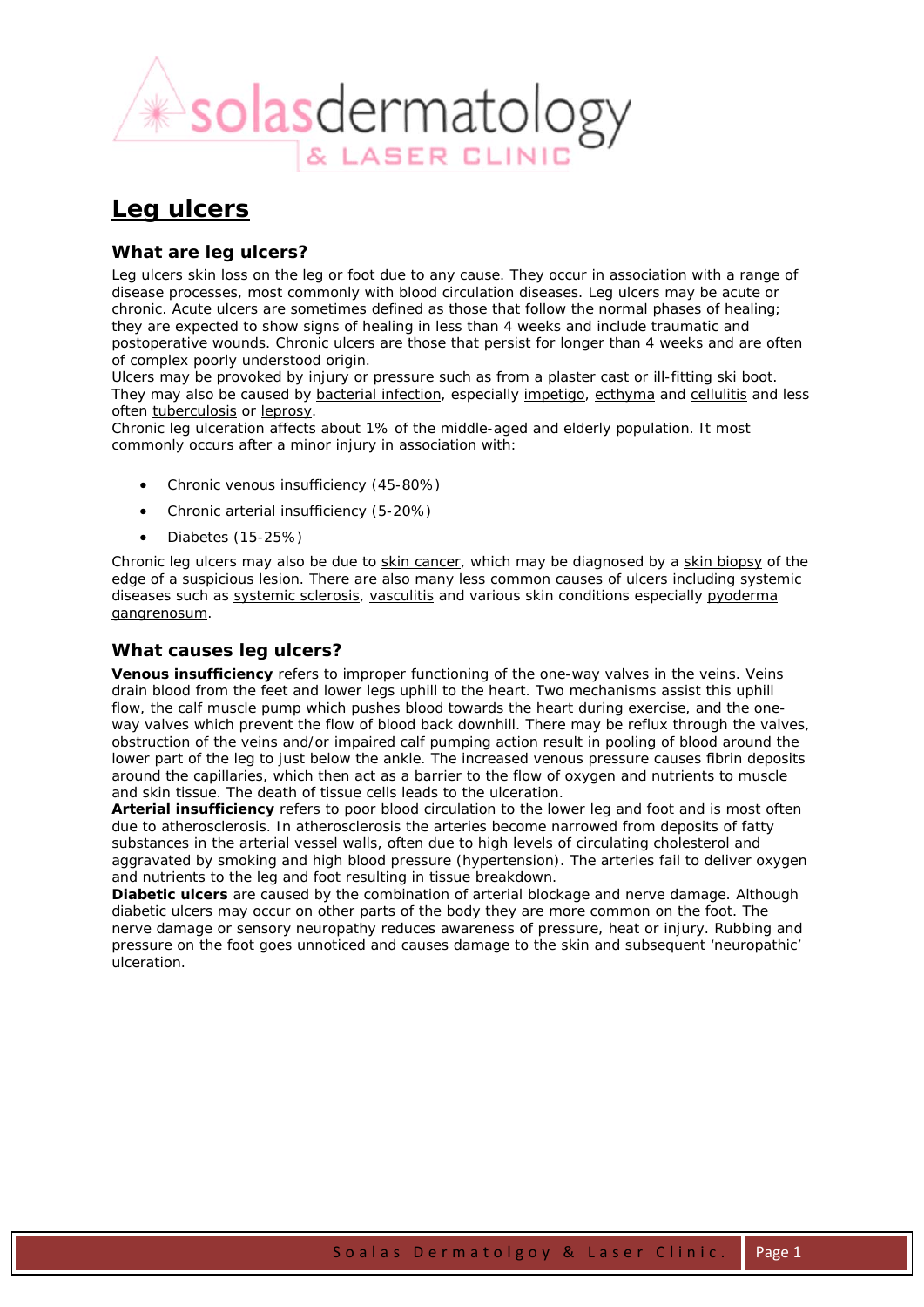

# *Who is at risk of leg ulcers?*

Certain conditions have been linked with the development of venous and arterial leg ulcers.

- Varicose veins
- History of leg swelling
- History of blood clots in deep veins, i.e. deep vein thrombosis (DVT) causing post‐thrombotic syndrome (in 5% of cases)
- Sitting or standing for long periods
- High blood pressure
- Multiple pregnancies
- Previous surgery
- Fractures or injuries
- Obesity
- Increasing age and immobility

# **Venous ulcers Arterial ulcers**

- Diabetes
- **Smoking**
- High blood fat/cholesterol
- High blood pressure
- Renal failure
- **Obesity**
- Rheumatoid arthritis
- Clotting and circulation disorders
- History of heart disease, cerebrovascular disease or peripheral vascular disease

Diabetic ulcers are more likely if diabetes is not well controlled by diet and/or medication. Ulcers are also more likely if there is poor care of the feet, badly fitting shoes and continued smoking.

# *What are the signs and symptoms of leg ulcers?*

The features of venous and arterial ulcers differ somewhat.

### **Venous ulcers**

Characteristics of venous ulcers include:

- Located below the knee, most often on the inner part of the ankles.
- Relatively painless unless infected.
- Associated with aching, swollen lower legs that feel more comfortable when elevated.
- Surrounded by mottled brown or black staining and/or dry, itchy and reddened skin (gravitational or venous eczema).
- May be associated with varicose veins due to incompetence of the superficial venous system (50%).
- May be associated with *lipodermatosclerosis*, in which the lower part of the leg is hardened
- Often associated with swelling, which may be caused by local inflammation. Chronic inflammation destroys underlying lymphatic vessels, causing lymphoedema. This increases the pressure in the lower leg.
- Thickened skin, hyperkeratosis (scaliness), papillomatosis (tiny rough bumps on the lower legs and feet), fissuring, oozing.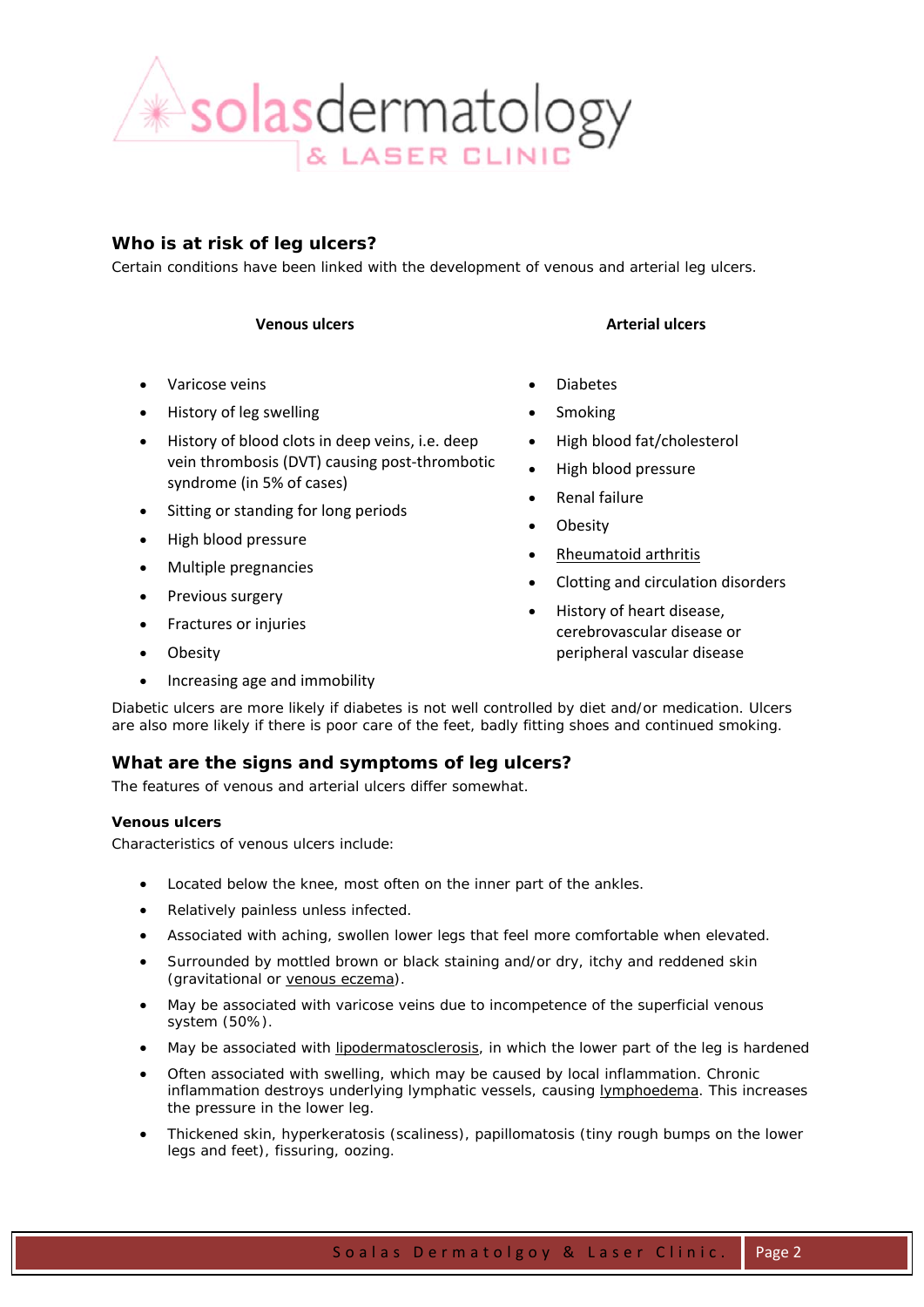

#### **Venous ulcers**



#### **Arterial ulcers**

Characteristics of arterial ulcers include:

- Usually found on the feet, heels or toes.
- Frequently painful, particularly at night in bed or when the legs are at rest and elevated. This pain is relieved when the legs are lowered with feet on the floor as gravity causes more blood to flow into the legs.
- The borders of the ulcer appear as though they have been 'punched out'.
- Associated with cold white or bluish, shiny feet.
- There may be cramp-like pains in the legs when walking, known as intermittent claudication, as the leg muscles do not receive enough oxygenated blood to function properly. Rest will relieve this pain.
- Clinical assessment measures the Ankle Brachial Pressure Index (ABPI) by using a Doppler probe to measure pressure in the arm and the ankle. The normal value 0.92 to 1.3. If the ABPI is less than 0.9, there is likely to be arterial disease. Levels of less than 0.5 indicate severe arterial disease.





Diabetic ulcer Neuropathic ulcer(Spina bifida)

#### More images of leg ulcers ...

Diabetic ulcers have similar characteristics to arterial ulcers but are more notably located over pressure points such as heels, tips of toes, between toes or anywhere the bones may protrude and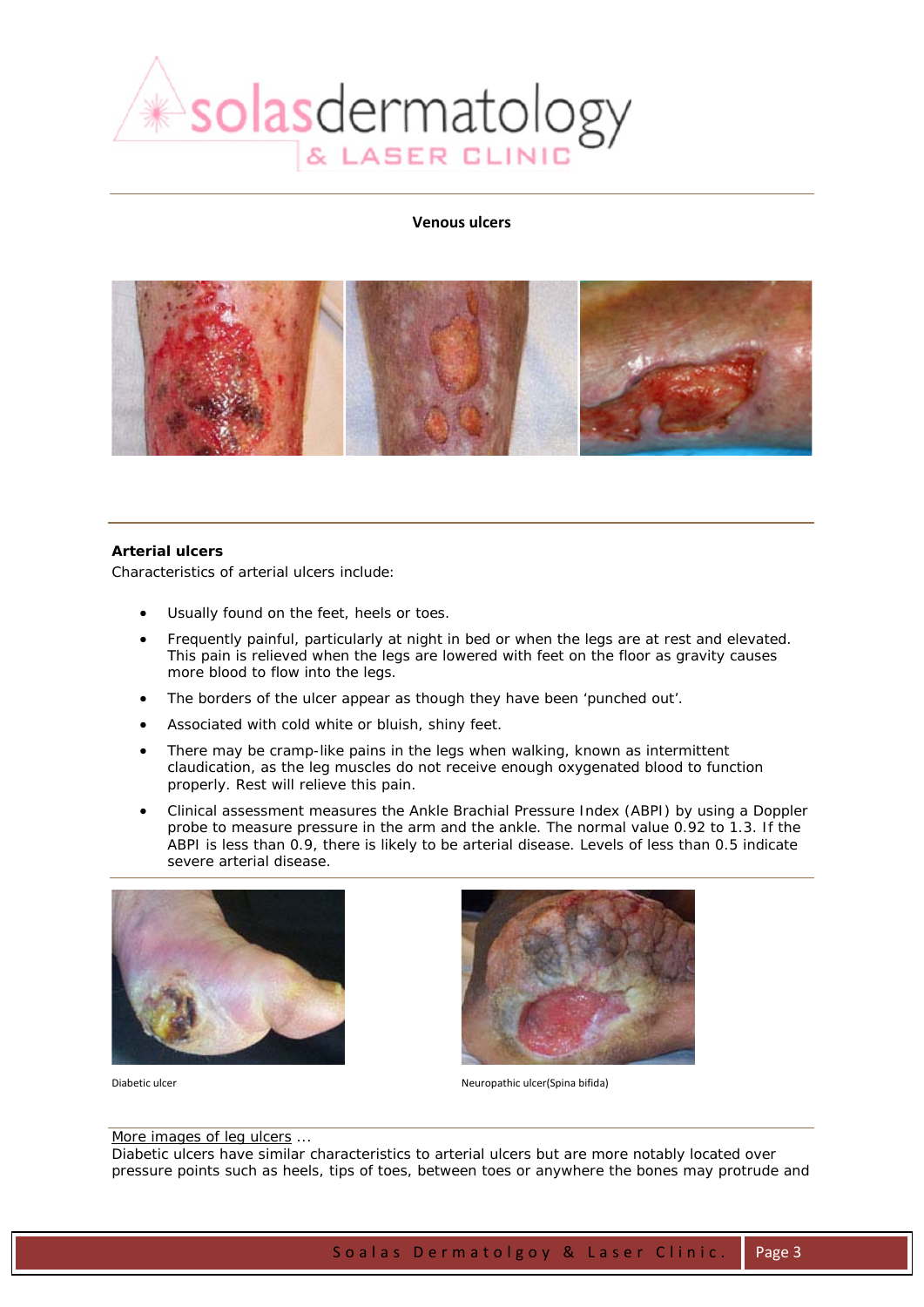

rub against bedsheets, socks or shoes. In response to pressure, the skin increases in thickness (callus) but with a minor injury breaks down and ulcerates.

Infected ulcers characteristically have yellow surface crust or green/yellow pus and they may smell unpleasant. There may be surrounding tender redness, warmth and swelling (cellulitis).

# *What is the treatment for leg ulcers?*

Where possible, treatment aims to reverse the factors that have caused the ulcer. As ulcers are often the result of both arterial and venous disease, careful assessment is needed first. Venous leg ulcers, in the absence of arterial disease, are usually treated with exercise, elevation at rest, and compression. Compression must not be used if there is significant arterial disease, as it will aggravate an inadequate blood supply. Surgery, ultrasound guided sclerotherapy or endovascular laser treatment of superficial and perforator leg veins may also help, particularly if the deep venous system is intact.

A vascular surgeon should also assess patients with arterial leg ulcers as they may require surgery to relieve the narrowing of the arteries. Revascularisation is particularly important if the ABPI is less than 0.5.

It is also very important to treat underlying diseases such as diabetes and to stop smoking. **Cleaning the wound**

No matter what the cause of the ulcer, meticulous skin care, and cleansing of the wound are essential. The removal of surface contamination and dead tissue is known as debridement. Surgical debridement or medical debridement using wet and dry dressings and ointments may be used. Maggots and larval therapy are occasionally recommended. Debridement converts the chronic wound into an acute wound so that it can progress through the normal stages of healing. **Treating tissue infection**

Antibiotics are not necessary unless there is tissue infection. This is likely if the ulcer becomes more painful and/or the surrounding skin becomes red, hot or swollen (cellulitis). Cellulitis may also result in fever and sickness. It should be treated with oral antibiotics such as flucloxacillin – the choice will depend on the causative organism. Topical antibiotics are best avoided because their use may result in increased antibiotic resistance and allergy.

Longstanding leg ulcers are frequently colonised by micro-organisms in a biofilm. The biofilm may be composed of bacteria, fungi or other organisms, which are embedded in and adherent to the underlying wound. The biofilm may contribute to the failure of the ulcer to heal but at this time the best way to diagnose and control biofilm is unknown. The organisms are protected from the effect of conventional antibiotics; unnecessary prescription of antibiotics may in fact select more resistant organisms.

#### **Wound dressings**

There is a whole range of specialised dressings available to assist with the various stages of wound healing. These are classified as non-absorbent, absorbent, debriding, self-adhering and other. Consult an expert in wound healing to determine the most suitable; this will depend on the site and type of ulcer, personal preference and cost.

Dressings are usually occlusive as ulcers heal better in a moist environment. If the ulcer is clean and dry, occlusive dressings are usually changed weekly; more frequent changes are avoided as dressing changes remove healthy cells as well as debris. Contaminated or weeping wounds may require more frequent dressing changes, sometimes every few hours. Honey dressings can be helpful.

#### **Surgical management of the ulcer**

Surgery may be considered if the ulcer fails to heal with conservative measures, particularly if it is very large or painful. First, the state of the venous and arterial systems should be assessed, infection eliminated, and underlying associated diseases such as diabetes, thrombophilia (tendency to blood clots) or malnutrician should be controlled.

Clean chronic ulcers may be treated by various types of skin graft. The wound needs to be carefully prepared. A shave procedure to remove surrounding lipodermatosclerosis may be worthwhile prior to applying the skin graft.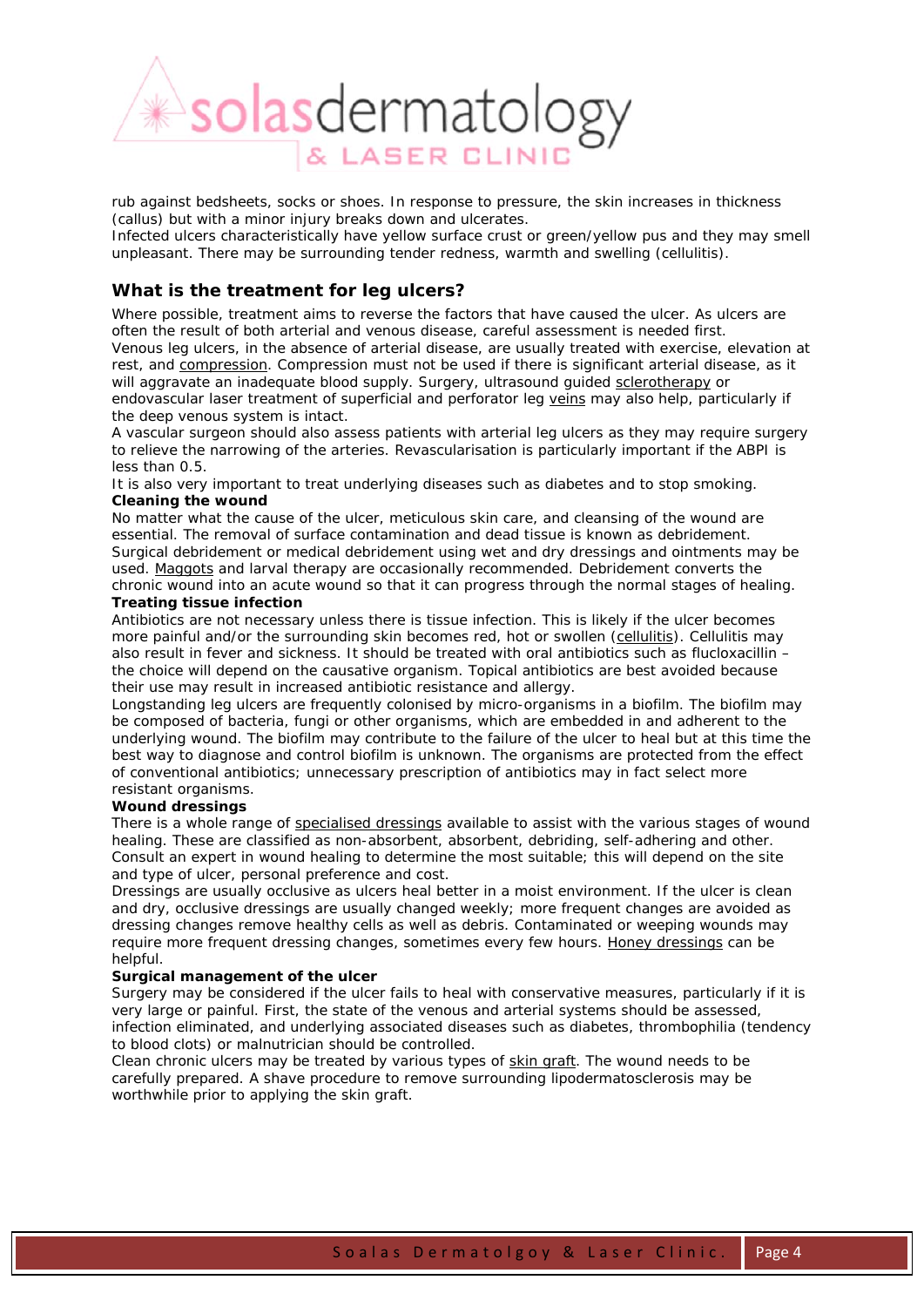

#### **Accelerate wound healing**

Wound healing requires adequate protein, iron, vitamin C and zinc. Supplements may be prescribed if they are deficient in the diet.

New products to aid wound healing are available but require further research to determine their effectiveness. These include:

- Growth factors and cytokines
- Hyperbaric oxygen to increase tissue oxygen tension
- Skin graft substitutes (bioengineered skin)
- Connective tissue matrix
- Expanded epidermis
- Epidermal stem cells
- V.A.C. (vacuum assisted closure) device
- Maggot debridement therapy

In some patients, the ulcers fail to heal by themselves and require surgery. The procedure typically involves taking skin from elsewhere on the patient's body and placing it over the ulcer (skin grafting). Despite this procedure, it is not uncommon for the ulcer to recur.

### **Compression therapy**

Compression therapy is an important part of the management of venous leg ulcers and chronic swelling of the lower leg. Compression results in healing of 40-70% of chronic venous ulcers within 12 weeks. Compression therapy is achieved by using a stocking or bandage that is wrapped from the toes or foot to the area below the knee. This externally created pressure on the leg helps to heal the ulcer by increasing the calf muscle pump action and reduce swelling in the leg. Compression is not used if the ABPI is below 0.8.

Several options are available to achieve compression:

- Several layers of bandage (3 or 4-layer bandage compression system)
- Shaped tubular bandage
- Elastic graduated compression hosiery (stockings)
- Unna boot (gauze bandage impregnated with zinc oxide)

# *Can leg ulcers be prevented?*

To prevent leg ulcers and to promote healing of ulcers:

- Be very careful not to injure your legs, particularly when pushing a supermarket trolley. Consider protective shin splints.
- Walk and exercise for at least an hour a day to keep the calf muscle pump working properly.
- Lose weight if you are overweight.
- Stop smoking.
- Check your feet and legs regularly. Look for cracks, sores or changes in colour. Moisturise after bathing.
- Wear comfortable well-fitting shoes and socks. Avoid socks with a tight garter or cuff. Check the inside of shoes for small stones or rough patches before you put them on.
- If you have to stand for more than a few minutes, try to vary your stance as much as possible.